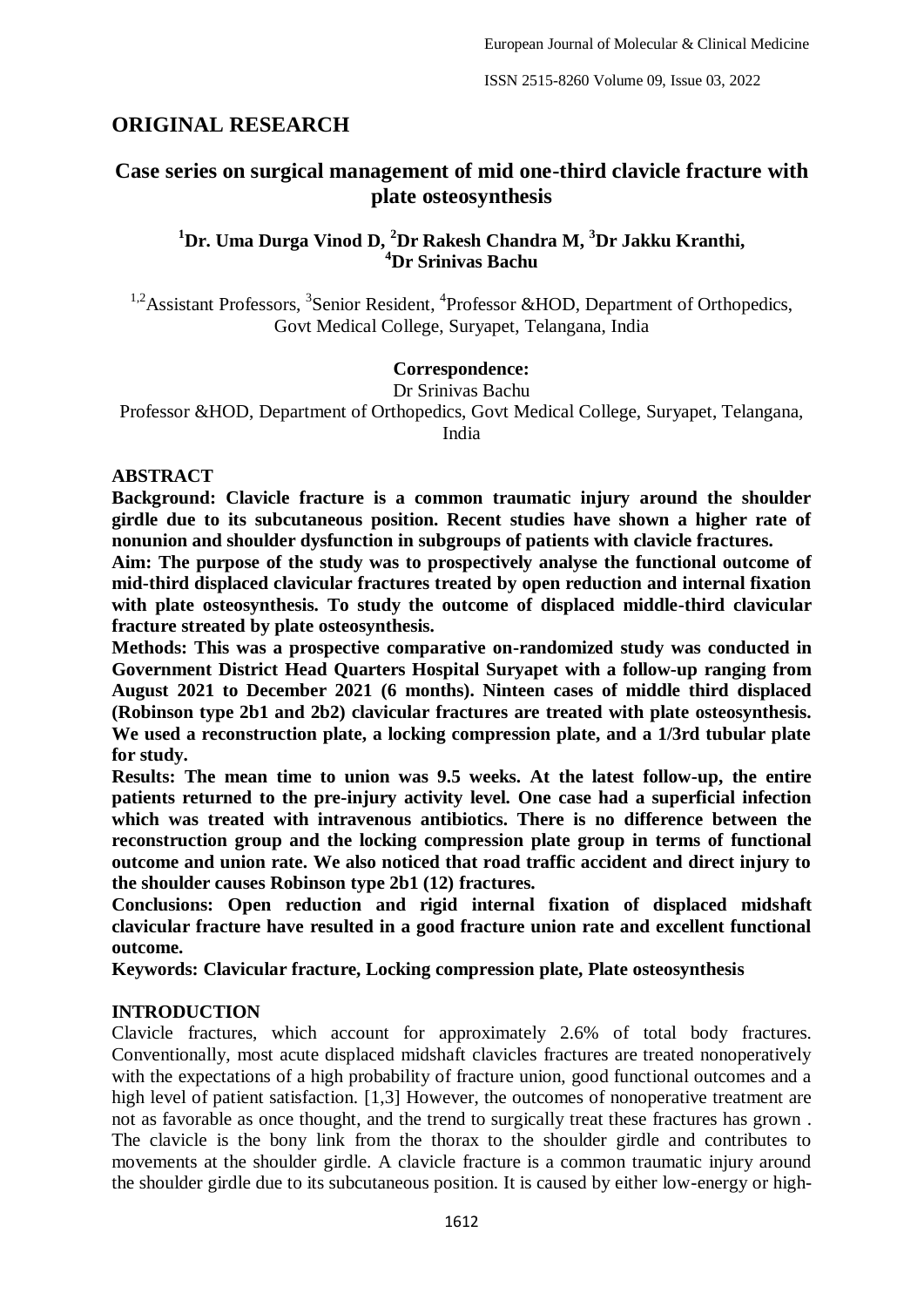ISSN 2515-8260 Volume 09, Issue 03, 2022

energy impact.[1] The traditional view that most of the clavicular fractures heal with good functional outcomes following non operative treatment is no longer valid. Recent studies have shown a higher rate of nonunion and shoulder dysfunction in subgroups of patients with clavicle fractures. [5-7] Because of this, these fractures should therefore be considered as a spectrum of injuries with various functional outcomes, each requiring cautious assessmentand individualized care. Fracture of the clavicle is common, accounting for 5 to 12% of all fractures.[2] About 80 to 85% of these fractures are in the middle third of the bone, where the typical compressive forces applied to the shoulder and the narrow cross-section of the bone combines and result in bony failure. Displaced mid shaft clavicle fractures are common and are generally treated non-operatively. [8,9]

## **AIM & OBJECTIVE**

To evaluate the functional outcome of midshaft clavicular fracture in adults managed with ORIF with superior reconstruction plating.

#### **METERIALS AND METHODS INCLUSION CRITERIA**

- Patients in age group of 15-45 years.
- Patients with no medical comorbidities.
- Displaced mid  $1/3^{rd}$  clavicle fracture

## **EXCLUSION CRITERIA**

- Compound fractures
- Non-union.
- Pathological fractures.
- Medical comorbidities

#### **METHODOLGY**

- Patients fulfilling the inclusion criteria are included in the surgery.
- All the patients underwent fracture fixation through ORIF with superior reconstruction plating.
- Post operatively patient was immobilised in arm sling.
- Patients were started on pendulum exercises followed by passive and active assisted exercises.
- Shoulder strengthening exercises
- Function outcome assessed at end of 6 months, using murey-constant score.

| <b>RESULTS</b> |
|----------------|
|                |

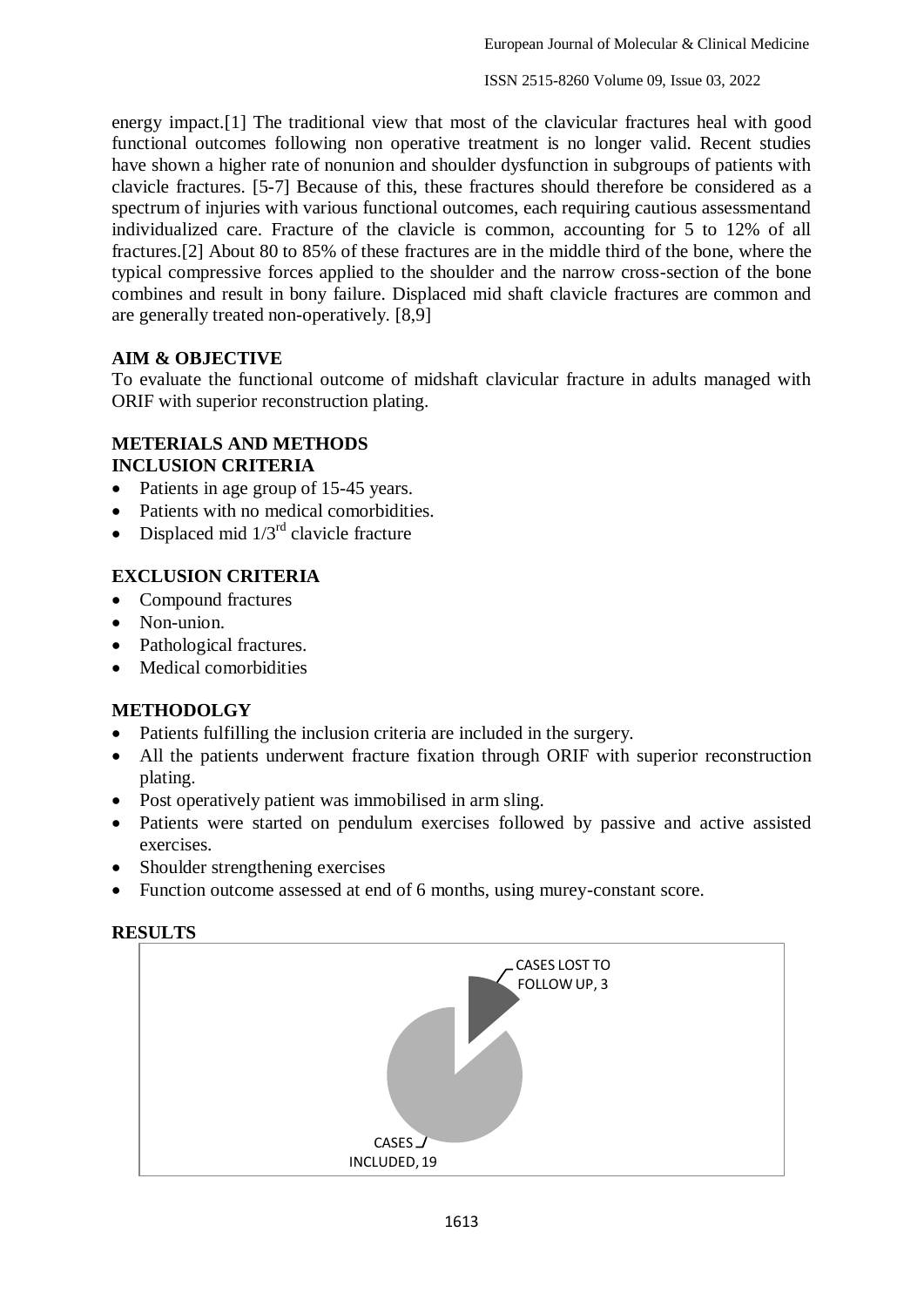ISSN 2515-8260 Volume 09, Issue 03, 2022

#### **Fig 1: Cases**

In the present study 19 cases were included. Among them 13 were males and 6 were females. In ur study male were predominant. (Fig 1 &3)





IN the present study major fracture occurred by MVA (15) followed by falls (4)



**Fig 3: Gender Distribution**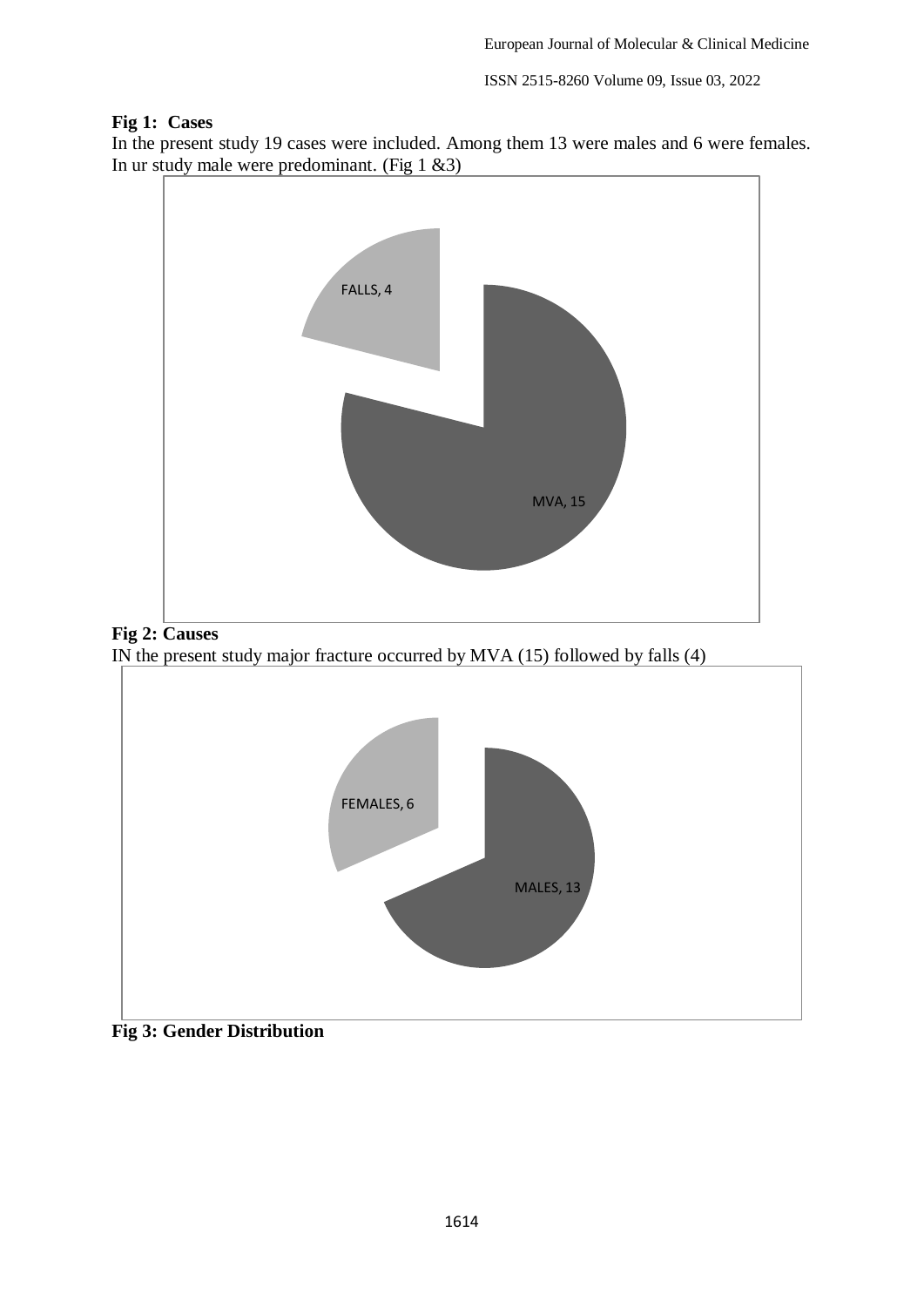ISSN 2515-8260 Volume 09, Issue 03, 2022



## **Fig 4: Fracture type**

In the present study major type of fracture are 2b1 (12).



## **Fig 5: Functional Outcome**

In the present study, excellent outcome observed in 14 patients after follow up.

## **DISCUSSION**

The patients treated with early, rigid fixation of their clavicle fractures shared a high postoperative constant score, early pain resolution early return to activity, and high patient satisfaction rating. Plating has the advantage of maintaining the length, especially in comminuted fractures. There is little chance for hardware breakdown and migration. Clavicle nailing is an option for mid-third clavicle fractures.[9] Intramedullary nailing is difficult in the clavicle because of the anatomical shape. Nailing has the advantages of less soft tissue dissection and periosteal disruption hardware migration.[10,11] In our study the clavicle fracture are more common in males than females. There were 13 male and 6 female patients. This is comparable with other studies by [11]. Rowe where out of 34 patients 32 were male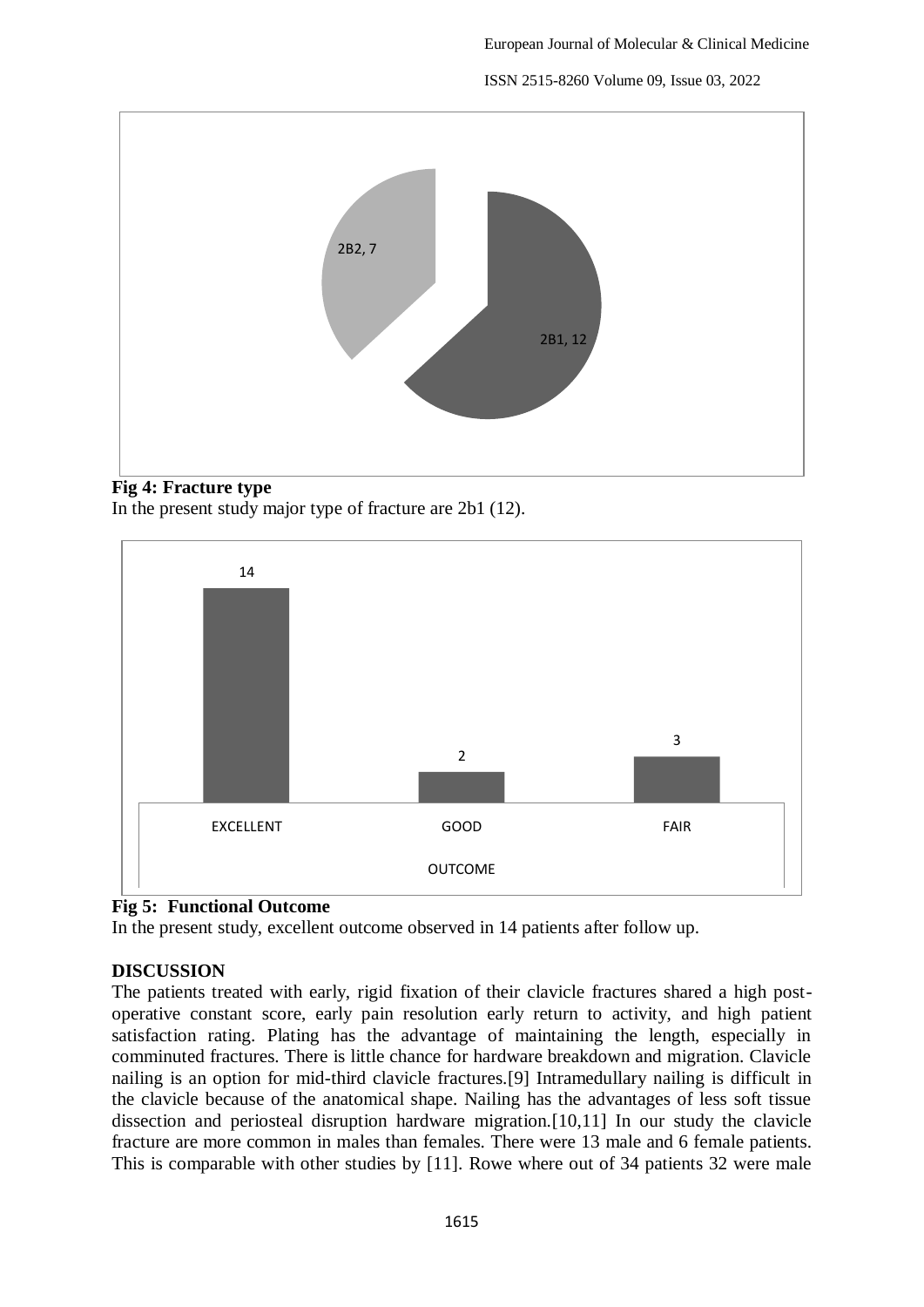and two were females.[11] In a study by Jupiter et al out of 20 patients 16 were males and 4 were females. From this, we can conclude that it is more common for inactive individuals.[12] In our study right side clavicle is commonly involved than the left side. This is also comparable with the study by Khan et al where out of 34 cases 28 were on the right side and 6 were left side. From this, we can conclude that the dominant hand involves usually. In our study, the average age group was 27.5 years. This again indicates clavicle fracture is more common in active, working-age group. In our study road traffic accident was the most common cause for clavicle fractures. We assessed the functional outcome using a constant score. We got excellent results in all patients except one in which we used 1/3rd tubular plate. The patient came after 6 months for evaluation of pain, fracture found to be mal united after implant breakage. The patient was not willing for implant removal. He was treated with analgesics.

#### **CONCLUSION**

The traditional method of managing middle third clavicular fracture conservatively gives poor functional results. Plate fixation provides better stabilization, pain relief, facilitates early mobilization and return to pre injury activities. Reconstruction plates can be contoured according to the need Owing to the subcutaneous anatomy of clavicle, superior implantation of implant might cause hardware prominence especially in lean individuals demanding subsequent removal.

### **LIMITATION OF THE STUDY**

- Short term study
- Low sample size
- No comparision group

#### **ACKNOWLEDGMENT**

The author is thankful to Department of Orthopedics for providing all the facilities to carry out this work.

#### **CONFLICT OF INTEREST**

None

**FUNDING SUPPORT** Nil

#### **REFERENCES**

- 1. Khan KLA, Bradnock TJ, Scott C, Robinson CM. Fractures of the clavicle. J Bone Joint Surg Am. 2009;91:447-60.
- 2. Ngarmukos C, Parkpian V, Patradul A. Fixation of fractures of the midshaft of the clavicle with Kirschner wires: Results in 108 patients. J Bone Joint Surg Br Vol. 1998;80(1):106-8.
- 3. Chen CH, Chen IC, Wang C. Semi tubular plates for acutely displaced mid clavicular fractures: a retrospective study of 111 patients followed for 2.5 to 6 years. I Orthop Trauma. 2008;22:463-6.
- 4. Cho CH, Song KS, Min BW, Bae KC, Lee KJ. Reconstruction plate versus reconstruction lockingcompression plate for clavicle fractures. Clin Orthop Surg. 2010;2(3):154-9.
- 5. Modi N, Patel AD, Hallam P. Outcome of 62 clavicle fracture fixations with locked compression plate: is this the right way to go? Injury Extra. 2011;42(9):118.